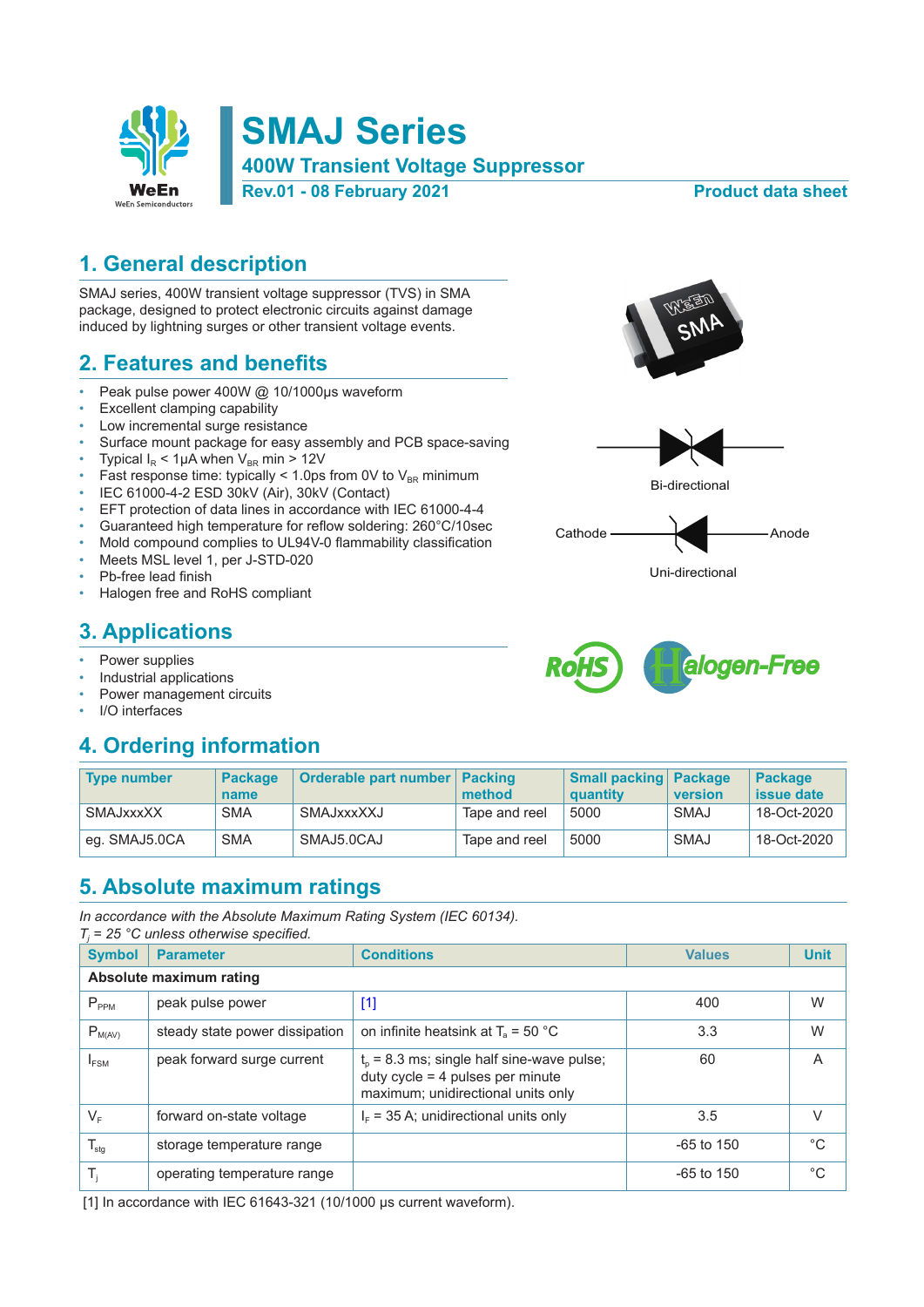# **6. Characteristics**

| $T_i$ = 25 °C unless otherwise specified. |            |                                                               |                                                            |            |                                               |                                                                       |                                                                       |                                                                  |                |        |
|-------------------------------------------|------------|---------------------------------------------------------------|------------------------------------------------------------|------------|-----------------------------------------------|-----------------------------------------------------------------------|-----------------------------------------------------------------------|------------------------------------------------------------------|----------------|--------|
| PN<br>(Uni)                               | PN<br>(Bi) | <b>Reverse</b><br><b>Stand off</b><br><b>Voltage</b><br>$V_R$ | <b>Breakdown</b><br>Voltage V <sub>BR</sub> @<br>Т,<br>(V) |            | <b>Test</b><br>current<br>$I_{\rm T}$<br>(mA) | Max.<br><b>Clamping</b><br>Voltage V <sub>c</sub><br>$@I_{\text{pp}}$ | <b>Max. Peak</b><br><b>Pulse</b><br><b>Current</b><br>$I_{\text{pp}}$ | <b>Maximum</b><br><b>Reverse</b><br>Leakage<br>$I_R \otimes V_R$ | <b>Marking</b> |        |
|                                           |            | (V)                                                           | <b>Min</b>                                                 | <b>Max</b> |                                               | (V)                                                                   | (A)                                                                   | $(\mu A)$                                                        | Uni            | Bi     |
| SMAJ5.0A                                  | SMAJ5.0CA  | 5                                                             | 6.45                                                       | 6.98       | 10                                            | 9.2                                                                   | 43.5                                                                  | 400                                                              | A005AJ         | A005CJ |
| SMAJ6.0A                                  | SMAJ6.0CA  | 6                                                             | 6.8                                                        | 7.32       | 10                                            | 10.3                                                                  | 38.8                                                                  | 400                                                              | A006AJ         | A006CJ |
| SMAJ6.5A                                  | SMAJ6.5CA  | 6.5                                                           | 7.27                                                       | 7.92       | 10                                            | 11.2                                                                  | 35.7                                                                  | 250                                                              | A06FAJ         | A06FCJ |
| SMAJ7.0A                                  | SMAJ7.0CA  | $\overline{7}$                                                | 7.82                                                       | 8.57       | 10                                            | 12                                                                    | 33.3                                                                  | 100                                                              | A007AJ         | A007CJ |
| SMAJ8.0A                                  | SMAJ8.0CA  | 8                                                             | 8.95                                                       | 9.76       | 1                                             | 13.6                                                                  | 29.4                                                                  | 50                                                               | A008AJ         | A008CJ |
| SMAJ9.0A                                  | SMAJ9.0CA  | 9                                                             | 10.1                                                       | 11         | 1                                             | 15.4                                                                  | 26                                                                    | 10                                                               | A009AJ         | A009CJ |
| SMAJ10A                                   | SMAJ10CA   | 10                                                            | 11.21                                                      | 12.19      | 1                                             | 17                                                                    | 23.5                                                                  | 5                                                                | A010AJ         | A010CJ |
| SMAJ11A                                   | SMAJ11CA   | 11                                                            | 12.32                                                      | 13.38      | 1                                             | 18.2                                                                  | 22                                                                    | 1                                                                | A011AJ         | A011CJ |
| SMAJ12A                                   | SMAJ12CA   | 12                                                            | 13.43                                                      | 14.57      | 1                                             | 19.9                                                                  | 20.1                                                                  | $\mathbf{1}$                                                     | A012AJ         | A012CJ |
| SMAJ13A                                   | SMAJ13CA   | 13                                                            | 14.54                                                      | 15.76      | 1                                             | 21.5                                                                  | 18.6                                                                  | 1                                                                | A013AJ         | A013CJ |
| SMAJ14A                                   | SMAJ14CA   | 14                                                            | 15.75                                                      | 17.04      | 1                                             | 23.2                                                                  | 17.2                                                                  | 1                                                                | A014AJ         | A014CJ |
| SMAJ15A                                   | SMAJ15CA   | 15                                                            | 16.86                                                      | 18.34      | 1                                             | 24.4                                                                  | 16.4                                                                  | 1                                                                | A015AJ         | A015CJ |
| SMAJ16A                                   | SMAJ16CA   | 16                                                            | 17.97                                                      | 19.52      | 1                                             | 26                                                                    | 15.4                                                                  | 1                                                                | A016AJ         | A016CJ |
| SMAJ17A                                   | SMAJ17CA   | 17                                                            | 19.08                                                      | 20.72      | 1                                             | 27.6                                                                  | 14.5                                                                  | 1                                                                | A017AJ         | A017CJ |
| SMAJ18A                                   | SMAJ18CA   | 18                                                            | 20.19                                                      | 21.9       | 1                                             | 29.2                                                                  | 13.7                                                                  | 1                                                                | A018AJ         | A018CJ |
| SMAJ20A                                   | SMAJ20CA   | 20                                                            | 22.41                                                      | 24.28      | 1                                             | 32.4                                                                  | 12.3                                                                  | $\mathbf{1}$                                                     | A020AJ         | A020CJ |
| SMAJ22A                                   | SMAJ22CA   | 22                                                            | 24.63                                                      | 26.66      | 1                                             | 35.5                                                                  | 11.3                                                                  | 1                                                                | A022AJ         | A022CJ |
| SMAJ24A                                   | SMAJ24CA   | 24                                                            | 26.95                                                      | 29.23      | 1                                             | 38.9                                                                  | 10.3                                                                  | $\mathbf{1}$                                                     | A024AJ         | A024CJ |
| SMAJ26A                                   | SMAJ26CA   | 26                                                            | 29.12                                                      | 31.67      | 1                                             | 42.1                                                                  | 9.5                                                                   | 1                                                                | A026AJ         | A026CJ |
| SMAJ28A                                   | SMAJ28CA   | 28                                                            | 31.33                                                      | 34.16      | 1                                             | 45.4                                                                  | 8.8                                                                   | 1                                                                | A028AJ         | A028CJ |
| SMAJ30A                                   | SMAJ30CA   | 30                                                            | 33.55                                                      | 36.54      | 1                                             | 48.4                                                                  | 8.3                                                                   | 1                                                                | A030AJ         | A030CJ |
| SMAJ33A                                   | SMAJ33CA   | 33                                                            | 36.98                                                      | 40.3       | 1                                             | 53.3                                                                  | 7.5                                                                   | 1                                                                | A033AJ         | A033CJ |
| SMAJ36A                                   | SMAJ36CA   | 36                                                            | 40.3                                                       | 43.9       | 1                                             | 58.1                                                                  | 6.9                                                                   | 1                                                                | A036AJ         | A036CJ |
| SMAJ40A                                   | SMAJ40CA   | 40                                                            | 44.7                                                       | 48.8       | 1                                             | 64.5                                                                  | 6.2                                                                   | 1                                                                | A040AJ         | A040CJ |
| SMAJ43A                                   | SMAJ43CA   | 43                                                            | 48.2                                                       | 52.4       | 1                                             | 69.4                                                                  | 5.8                                                                   | $\mathbf{1}$                                                     | A043AJ         | A043CJ |
| SMAJ45A                                   | SMAJ45CA   | 45                                                            | 50.4                                                       | 54.9       | 1                                             | 72.7                                                                  | $5.5\,$                                                               | $\mathbf{1}$                                                     | A045AJ         | A045CJ |
| SMAJ48A                                   | SMAJ48CA   | 48                                                            | 53.7                                                       | 58.5       | 1                                             | 77.4                                                                  | 5.2                                                                   | 1                                                                | A048AJ         | A048CJ |
| SMAJ51A                                   | SMAJ51CA   | 51                                                            | 57.1                                                       | 62.3       | $\mathbf{1}$                                  | 82.4                                                                  | 4.9                                                                   | 1                                                                | A051AJ         | A051CJ |
| SMAJ54A                                   | SMAJ54CA   | 54                                                            | 60.5                                                       | 65.8       | $\mathbf{1}$                                  | 87.1                                                                  | 4.6                                                                   | 1                                                                | A054AJ         | A054CJ |
| SMAJ58A                                   | SMAJ58CA   | 58                                                            | 64.9                                                       | 70.7       | 1                                             | 93.6                                                                  | 4.3                                                                   | 1                                                                | A058AJ         | A058CJ |
| SMAJ60A                                   | SMAJ60CA   | 60                                                            | 67.2                                                       | 73.2       | 1                                             | 96.8                                                                  | 4.1                                                                   | 1                                                                | A060AJ         | A060CJ |
| SMAJ64A                                   | SMAJ64CA   | 64                                                            | 71.6                                                       | 78         | 1                                             | 103                                                                   | 3.9                                                                   | 1                                                                | A064AJ         | A064CJ |
| SMAJ70A                                   | SMAJ70CA   | 70                                                            | 78.4                                                       | 85.4       | 1                                             | 113                                                                   | 3.5                                                                   | 1                                                                | A070AJ         | A070CJ |
| SMAJ75A                                   | SMAJ75CA   | 75                                                            | 83.9                                                       | 91.5       | 1                                             | 121                                                                   | 3.3                                                                   | 1                                                                | A075AJ         | A075CJ |
| SMAJ78A                                   | SMAJ78CA   | 78                                                            | 87.4                                                       | 95.1       | 1                                             | 126                                                                   | 3.2                                                                   | 1                                                                | A078AJ         | A078CJ |
| SMAJ85A                                   | SMAJ85CA   | 85                                                            | 95.1                                                       | 103.3      | 1                                             | 137                                                                   | 2.9                                                                   | $\mathbf{1}$                                                     | A085AJ         | A085CJ |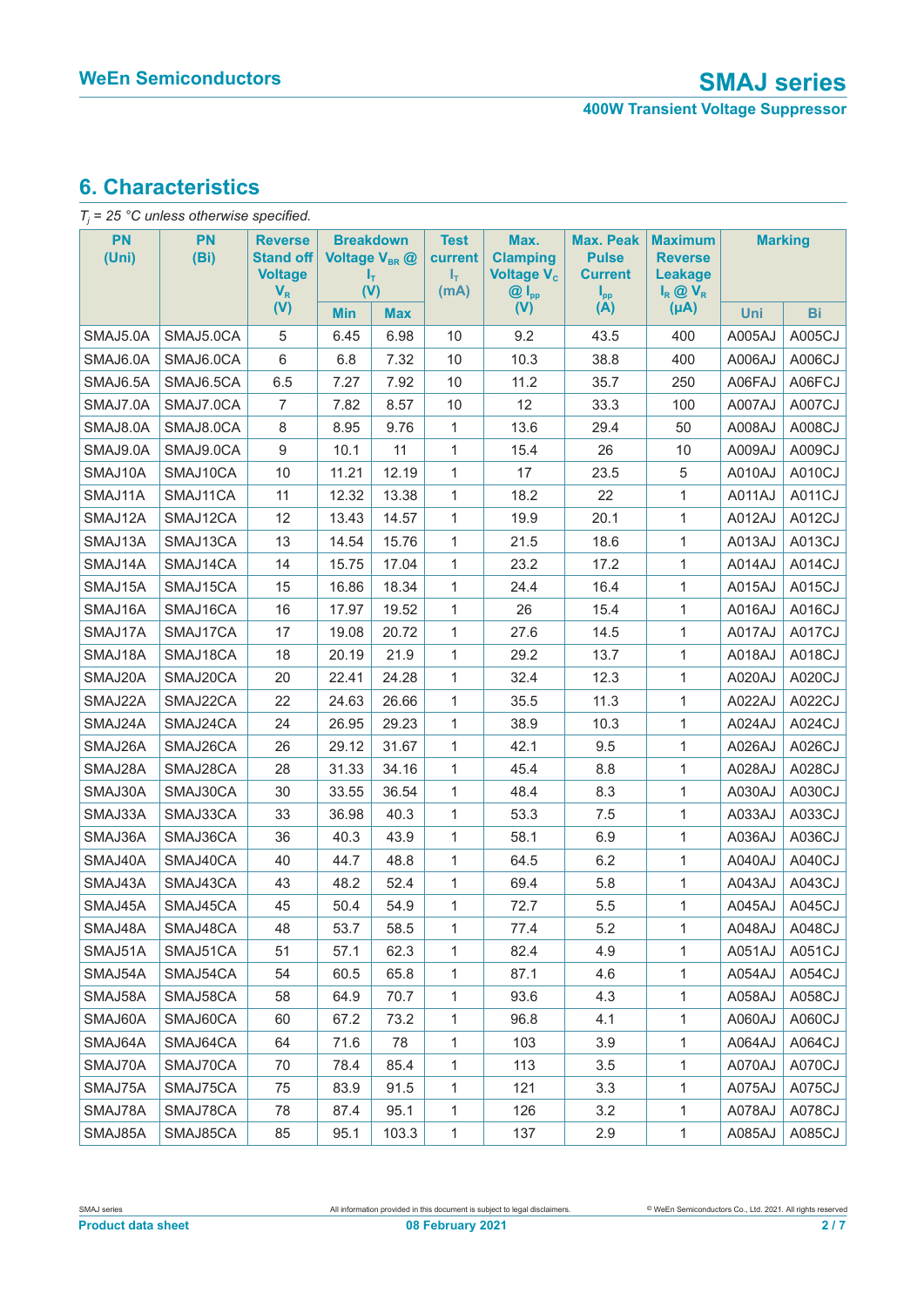**400W Transient Voltage Suppressor**

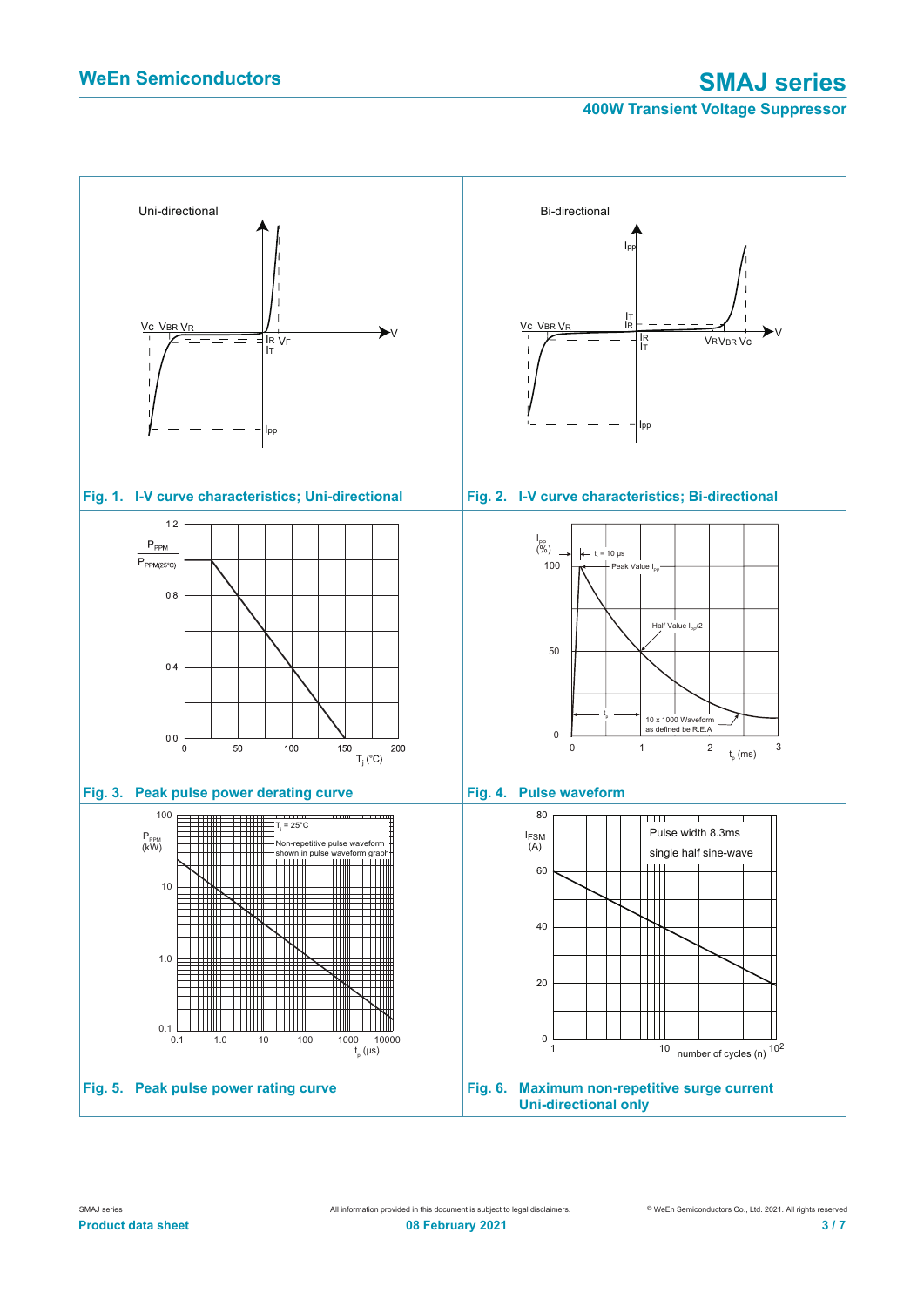### **400W Transient Voltage Suppressor**

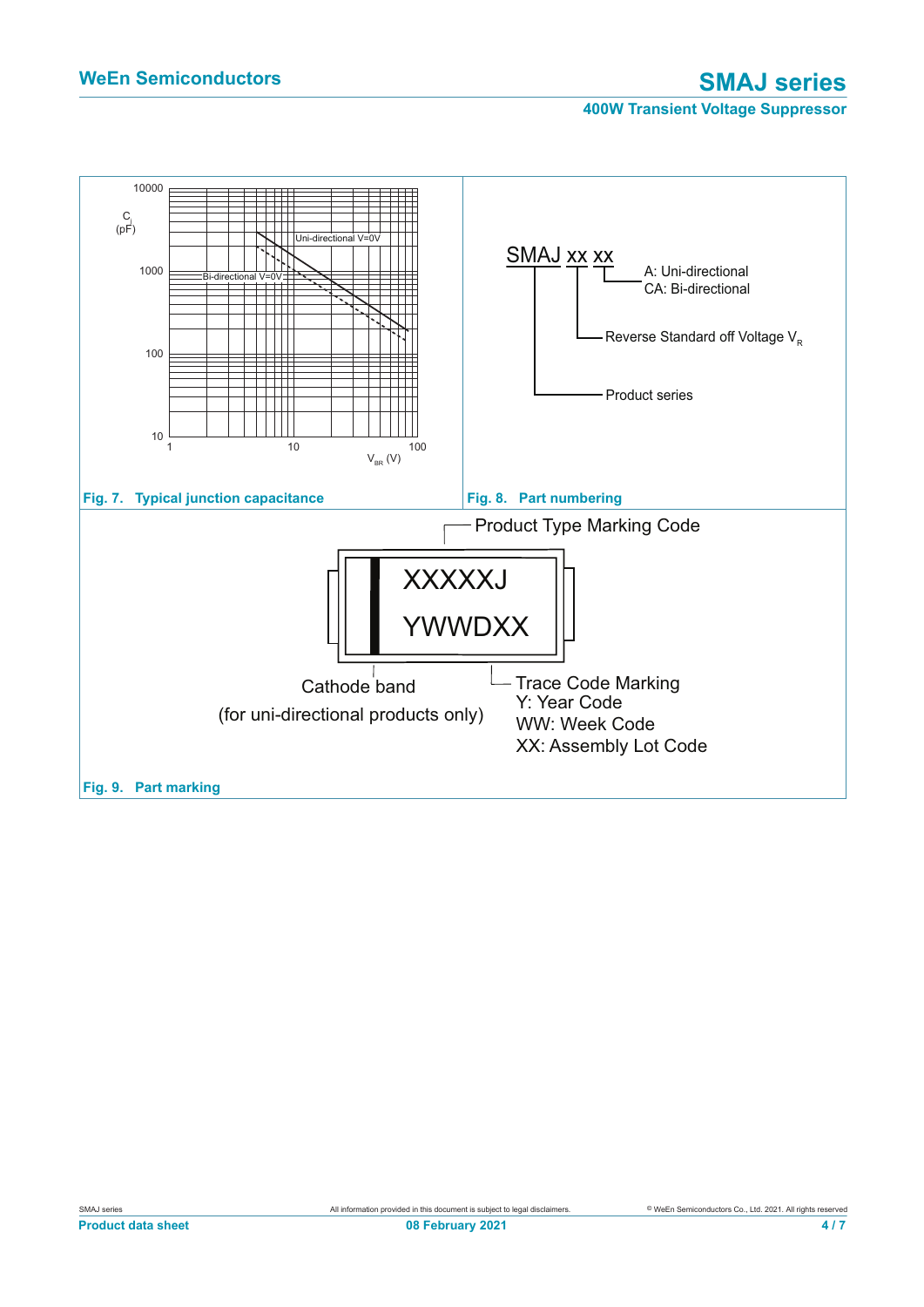# **7. Package outline**

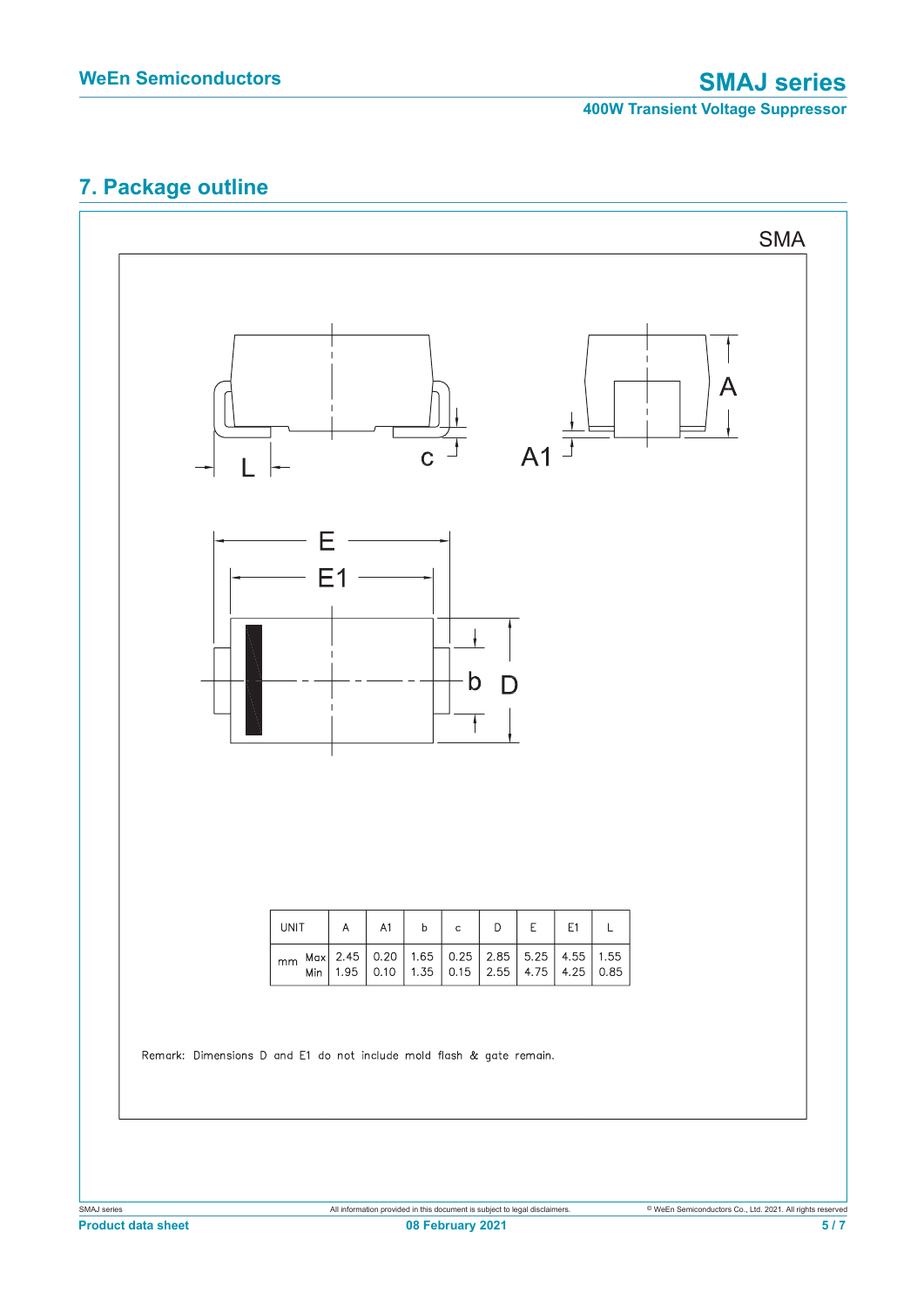### **400W Transient Voltage Suppressor**

# **8. Legal information**

#### **Data sheet status**

| <b>Document</b><br>status [1][2]     | <b>Product</b><br>status [3] | <b>Definition</b>                                                                           |
|--------------------------------------|------------------------------|---------------------------------------------------------------------------------------------|
| Objective<br>[short] data<br>sheet   | Development                  | This document contains data from<br>the objective specification for product<br>development. |
| Preliminary<br>[short] data<br>sheet | Qualification                | This document contains data from the<br>preliminary specification.                          |
| Product<br>[short] data<br>sheet     | Production                   | This document contains the product<br>specification.                                        |

[1] Please consult the most recently issued document before initiating or completing a design.

- [2] The term 'short data sheet' is explained in section "Definitions".
- The product status of device(s) described in this document may have changed since this document was published and may differ in case of multiple devices. The latest product status information is available on the Internet at URL http://www.ween-semi.com.

### **Definitions**

**Draft** — The document is a draft version only. The content is still under internal review and subject to formal approval, which may result in modifications or additions. WeEn Semiconductors does not give any representations or warranties as to the accuracy or completeness of information included herein and shall have no liability for the consequences of use of such information.

**Short data sheet** — A short data sheet is an extract from a full data sheet with the same product type number(s) and title. A short data sheet is intended for quick reference only and should not be relied upon to contain detailed and full information. For detailed and full information see the relevant full data sheet, which is available on request via the local WeEn Semiconductors sales office. In case of any inconsistency or conflict with the short data sheet, the full data sheet shall prevail.

**Product specification** — The information and data provided in a Product data sheet shall define the specification of the product as agreed between WeEn Semiconductors and its customer, unless WeEn Semiconductors and customer have explicitly agreed otherwise in writing. In no event however, shall an agreement be valid in which the WeEn Semiconductors product is deemed to offer functions and qualities beyond those described in the Product data sheet.

#### **Disclaimers**

**Limited warranty and liability** — Information in this document is believed to be accurate and reliable. However, WeEn Semiconductors does not give any representations or warranties, expressed or implied, as to the accuracy or completeness of such information and shall have no liability for the consequences of use of such information. WeEn Semiconductors takes no responsibility for the content in this document if provided by an information source outside of WeEn Semiconductors.

In no event shall WeEn Semiconductors be liable for any indirect, incidental, punitive, special or consequential damages (including - without limitation lost profits, lost savings, business interruption, costs related to the removal or replacement of any products or rework charges) whether or not such damages are based on tort (including negligence), warranty, breach of contract or any other legal theory.

Notwithstanding any damages that customer might incur for any reason whatsoever, WeEn Semiconductors' aggregate and cumulative liability towards customer for the products described herein shall be limited in accordance with the *Terms and conditions of commercial sale* of WeEn Semiconductors.

**Right to make changes** — WeEn Semiconductors reserves the right to make changes to information published in this document, including without limitation specifications and product descriptions, at any time and without notice. This document supersedes and replaces all information supplied prior to the publication hereof.

**Suitability for use** — WeEn Semiconductors products are not designed, authorized or warranted to be suitable for use in life support, life-critical or safety-critical systems or equipment, nor in applications where failure or malfunction of an WeEn Semiconductors product can reasonably be expected to result in personal injury, death or severe property or environmental damage. WeEn Semiconductors and its suppliers accept no liability for inclusion and/or use of WeEn Semiconductors products in such equipment or applications and therefore such inclusion and/or use is at the customer's own risk.

**Quick reference data** — The Quick reference data is an extract of the product data given in the Limiting values and Characteristics sections of this document, and as such is not complete, exhaustive or legally binding.

**Applications** — Applications that are described herein for any of these products are for illustrative purposes only. WeEn Semiconductors makes no representation or warranty that such applications will be suitable for the specified use without further testing or modification.

Customers are responsible for the design and operation of their applications and products using WeEn Semiconductors products, and WeEn Semiconductors accepts no liability for any assistance with applications or customer product design. It is customer's sole responsibility to determine whether the WeEn Semiconductors product is suitable and fit for the customer's applications and products planned, as well as for the planned application and use of customer's third party customer(s). Customers should provide appropriate design and operating safeguards to minimize the risks associated with their applications and products.

WeEn Semiconductors does not accept any liability related to any default, damage, costs or problem which is based on any weakness or default in the customer's applications or products, or the application or use by customer's third party customer(s). Customer is responsible for doing all necessary testing for the customer's applications and products using WeEn Semiconductors products in order to avoid a default of the applications and the products or of the application or use by customer's third party customer(s). WeEn does not accept any liability in this respect.

**Limiting values** — Stress above one or more limiting values (as defined in the Absolute Maximum Ratings System of IEC 60134) will cause permanent damage to the device. Limiting values are stress ratings only and (proper) operation of the device at these or any other conditions above those given in the Recommended operating conditions section (if present) or the Characteristics sections of this document is not warranted. Constant or repeated exposure to limiting values will permanently and irreversibly affect the quality and reliability of the device.

**No offer to sell or license** — Nothing in this document may be interpreted or construed as an offer to sell products that is open for acceptance or the grant, conveyance or implication of any license under any copyrights, patents or other industrial or intellectual property rights.

**Export control** — This document as well as the item(s) described herein may be subject to export control regulations. Export might require a prior authorization from competent authorities.

**Non-automotive qualified products** — Unless this data sheet expressly states that this specific WeEn Semiconductors product is automotive qualified, the product is not suitable for automotive use. It is neither qualified nor tested in accordance with automotive testing or application requirements. WeEn Semiconductors accepts no liability for inclusion and/or use of nonautomotive qualified products in automotive equipment or applications.

In the event that customer uses the product for design-in and use in automotive applications to automotive specifications and standards, customer (a) shall use the product without WeEn Semiconductors' warranty of the product for such automotive applications, use and specifications, and (b) whenever customer uses the product for automotive applications beyond WeEn Semiconductors' specifications such use shall be solely at customer's own risk, and (c) customer fully indemnifies WeEn Semiconductors for any liability, damages or failed product claims resulting from customer design and use of the product for automotive applications beyond WeEn Semiconductors' standard warranty and WeEn Semiconductors' product specifications.